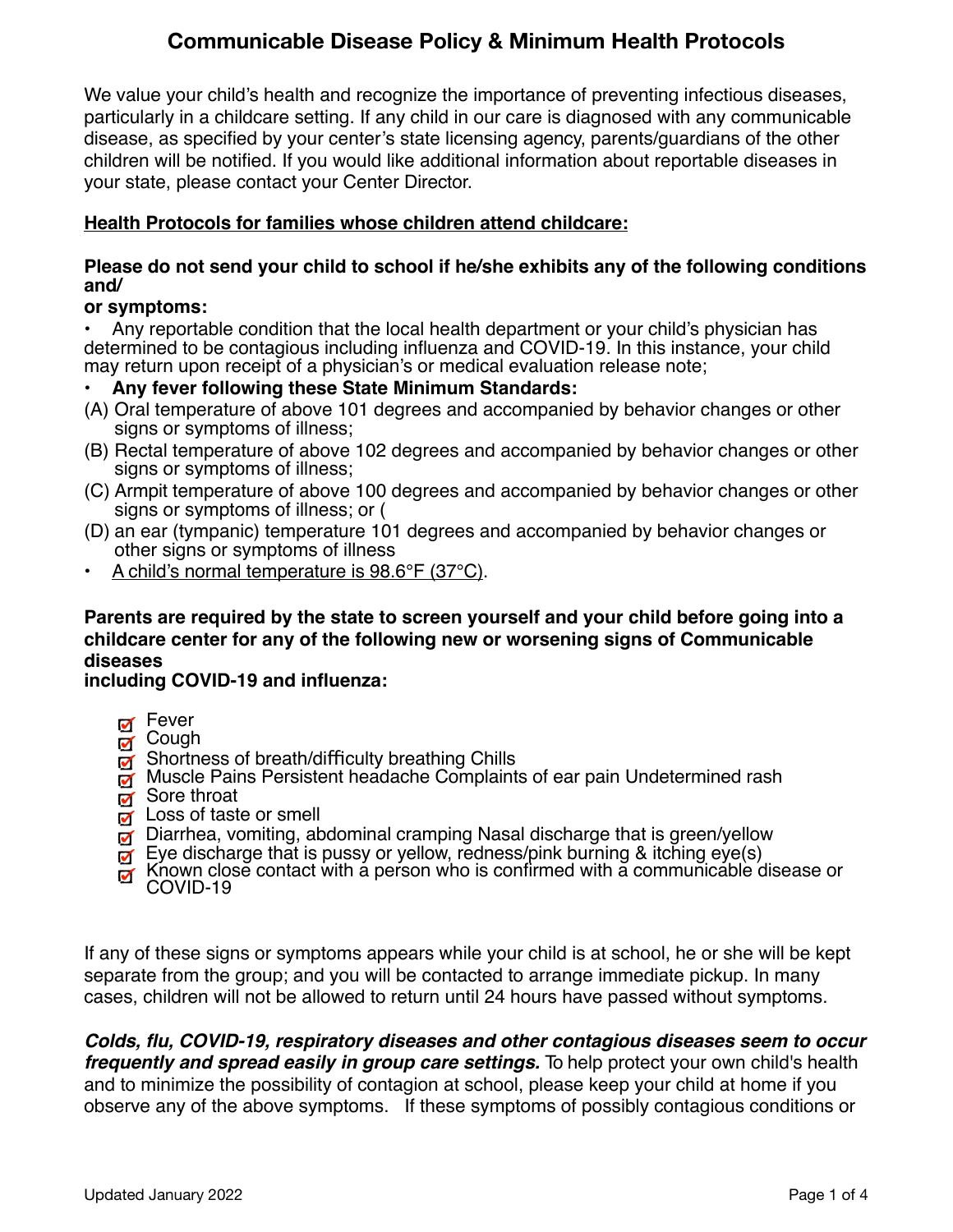other conditions deemed contagious are observed in your child during the day, you will be called to come pick up your child immediately.

**The child may not return to school until he/she is symptom-free for 24 hours, unless there is a doctor's note stating the child may return sooner.** If there are any lingering signs of illness, i.e. glassy/watery eyes, listless, and/or drowsiness, etc., please keep your child home an additional day. This will help to ensure that the illness has actually passed and that your child will be well enough to resume school activities. Their immune systems may still be weak and re-entering the school environment may re-trigger infection or sickness.

In the event that a FAMILY MEMBER living in the SAME household presents positive for a highly contagious communicable disease, particularly COVID-19, we will require for BCA students to stay home for the amount of time that the entire family is NEGATIVE, symptomfree.

BCA will maintain the same quarantine policy, as stated above for staff members.

## *\*We do not have an on-campus Well program or a Nurse on staff. If your child is sick, they must remain at home.*

Please inform the office if your child will be absent due to illness. This helps us ensure that we can keep contagion to a minimum in our classes and inform other affected families.

For Covid specific cases: BCA will require a Negative Covid test and doctor's clearance letter for child [student] to return to school.

*BCA administration is completely aware that in order for the above policies to work appropriately in order to keep as many students/staff healthy, it would require honesty and openness from our family partners. We depend on your sincerity and highly appreciate that you see this as a partnership and understanding that we have a responsibility to our students, staff, and community*.

### **Masks**

BCA Staff will wear masks if there is a high risk outbreak of a highly contagious communicable disease in the community or school.

BCA will not enforce a mask policy for children. Parents are welcome to mask their children 2 yrs. and up. Please note that teachers will try their best to enforce children to keep the mask on throughout the day. However as you know, this may be difficult depending on each child's temperament. So if you are going to send your child to school with a mask, please practice practice practice at home.

## **Medications**

BCA recommends that you dispense medication to your child before or after the school day. (Most physicians can provide a prescription for 12-hour dosages of medication.) If medication must be

dispensed at the center,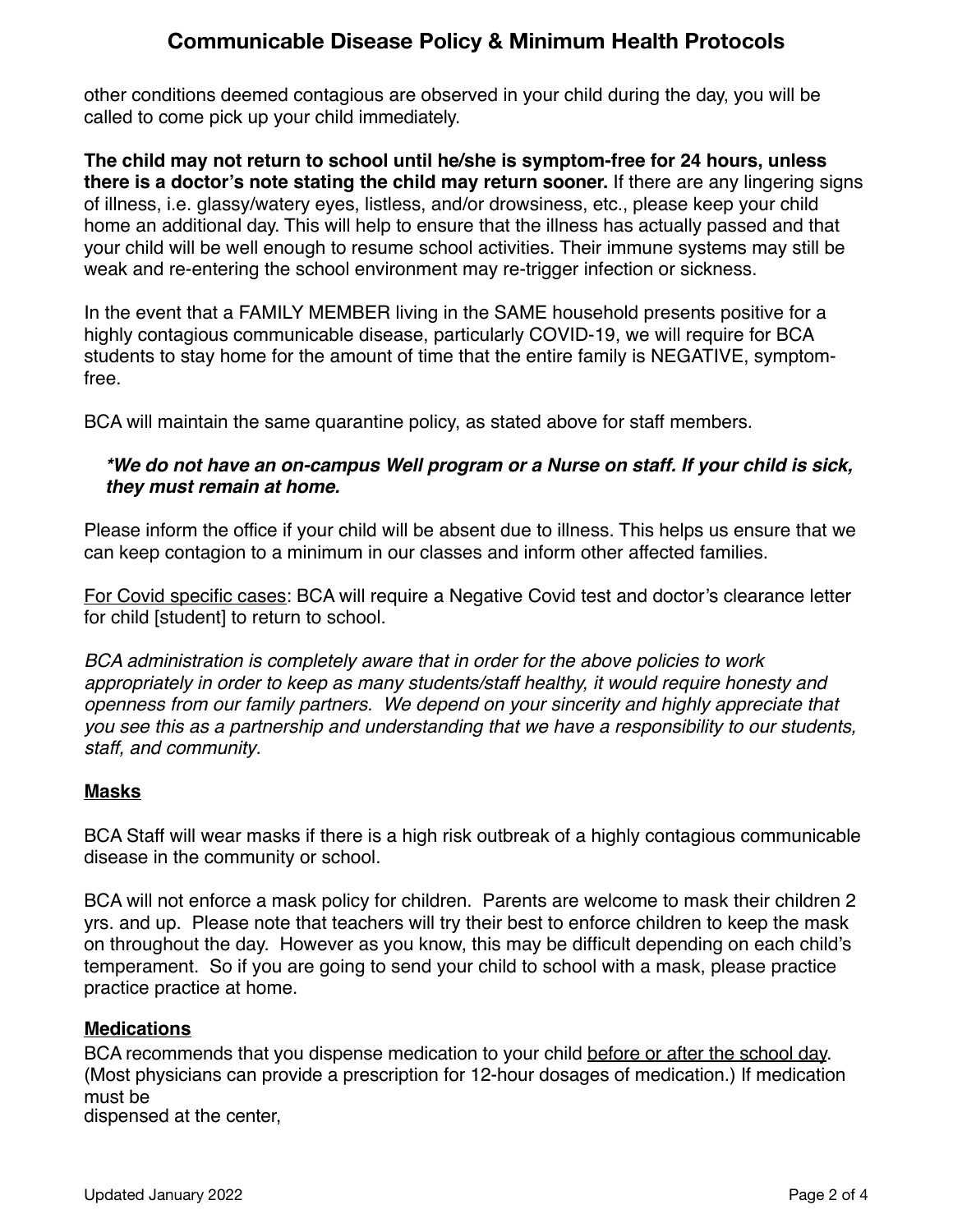BCA will use the following for dispensing of medication guidelines:

- Medication must be signed in on the daily medication log, **located in the front office**, and given to a member of our management team at the front desk. Additional forms may also be required by your individual state-licensing agency. Do not leave medications for your child with a teacher or in their backpack.
- Prescription medications must be in their original packaging or container and be clearly labeled with dispensing/dosage instructions and your child's first and last name.
- Nonprescription, or "over the counter," medications can only be administered according to the label instructions, including recommended age-appropriate dosages. Nonprescription medications must be in their original packaging or container and be clearly labeled with your child's first and last name and the date it was brought to the center. No OTC medications will be given for longer than two (2) weeks without written permission from a physician.
- If your child requires ongoing medication, please complete the BCA Ongoing Medication Form, available from the front office. Additional forms may also be required by your individual state-licensing agency. Topical medications, such as sunscreen, diaper ointments, or teething gels, may not require physician approval but may require written consent to apply; if a parent provides these items then permission is implied.
- If your child has an adverse reaction to medication, we will document his or her symptoms and call you for immediate pick up.

### **Hand washing**

Hand washing is like a "do-it-yourself" vaccine. It involves five simple and effective steps-- Wet, Lather, Scrub, Rinse, Dry--you can take to reduce the spread of diarrheal and respiratory illness so you can stay healthy. Regular hand washing, particularly before and after certain activities, is one

of the best ways to remove germs, avoid getting sick, and prevent the spread of germs to others. www.cdc.gov/handwashing

CLLC emphasizes stringent hand washing and sanitation procedures (such as "covering" a cough), both as a part of our daily routine and as a specific part of our curriculum, beginning at age two.

## **COVID-19 Outbreak Procedures**

If a student or staff member [affected person] is confirmed to have Covid-19 while recently at the facility, BCA will follow the following procedures:

- Follow all CDC and local Health Department guidelines.
- BCA office will inform all families via email if an affected person came into contact with their child with information regarding specifics of that affected person and risk level for classroom.
- BCA will coordinate with appropriate health authorities to determine a plan of action and/or dismissal decisions due to Covid exposure.
- If exposure is determined to be HIGH RISK, there is a possibility that the entire class will be quarantined at home for at least a week to determine level of risk and exposure.
- If a family member living in the same household as a student is positive for Covid-19, we will ask for student to also stay at home, until the family household is cleared.
- If the exposure is determined to be LOW RISK, then no further action is required.